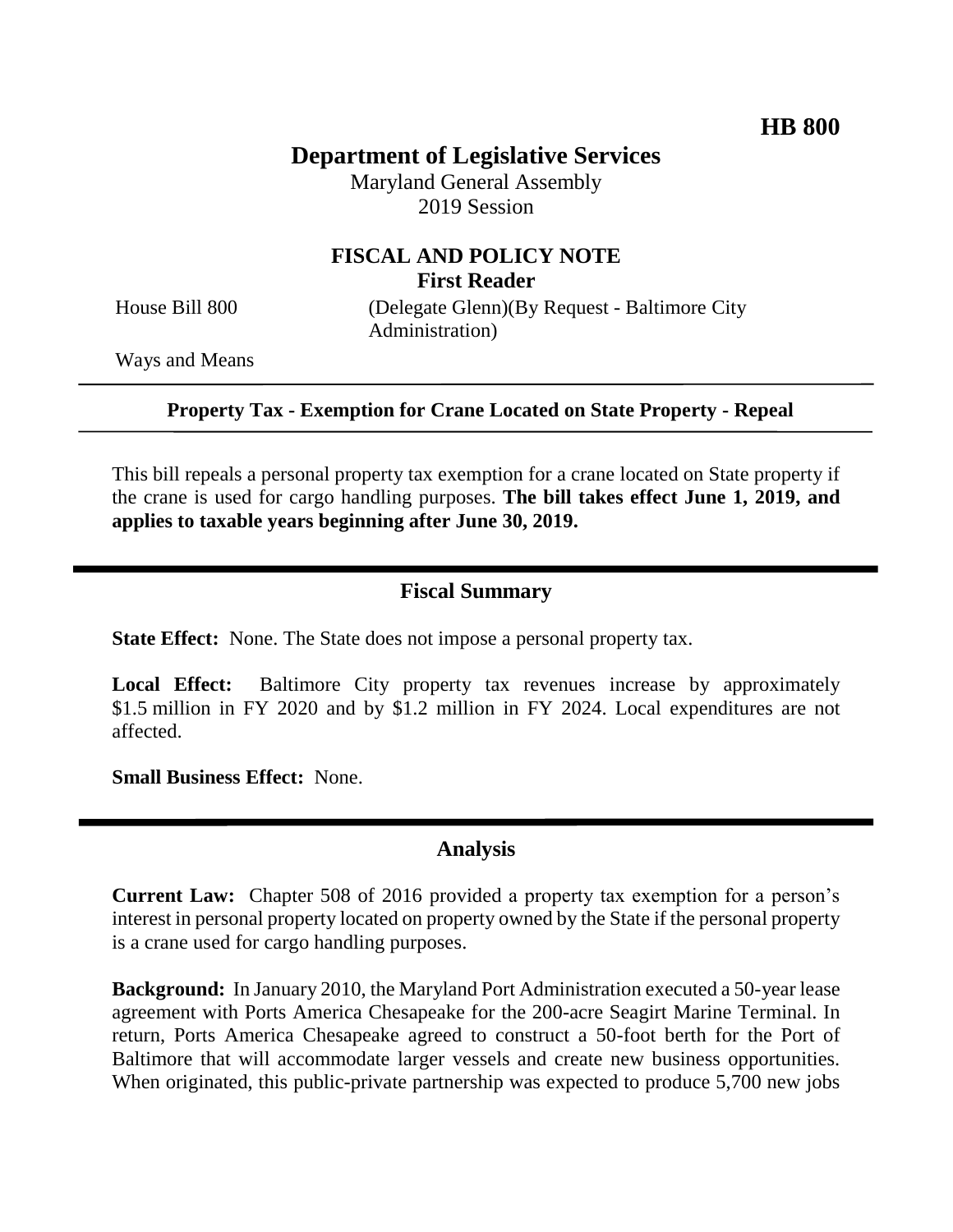and generate \$15.7 million per year in new tax revenue. It is currently estimated that the economic activity at the port will have a value of \$2.0 billion by 2030 and will generate \$190 million in State and local taxes by 2030.

The *Joint Chairman's Report* from the fiscal 2016 budget indicated that the budget committees were concerned that the continued assessment of the personal property tax on privately owned cranes at the Port of Baltimore may put Maryland at a competitive disadvantage with other ports. The budget committees strongly urged the Maryland Port Administration to convene meetings as soon as possible with Baltimore City and the State's public-private partnership to develop a mutually agreeable fiscal policy that advances the economic growth and development of the port.

Legislation was enacted in 2016 (Chapter 508) which provided a property tax exemption for a person's interest in personal property located on property owned by the State if the personal property is a crane used for cargo handling purposes.

**Local Fiscal Effect:** Ports America Chesapeake operates the Seagirt Marine Terminal for the State at the Port of Baltimore under a private-public partnership. There are two types of cranes located at the Seagirt Marine Terminal. One type is a ship to shore (STS) crane used to load and unload containers from ships. The other type of crane is a mobile, rubber tired gantry (RTG) crane which is used to stack containers and move containers on and off of trucks. In 2010 there were 11 STS cranes and 12 RTG cranes at the Seagirt Marine Terminal. Since then Ports America Chesapeake has invested in an additional 10 RTG cranes. There are plans to invest in an additional 4 STS cranes and 2 RTG cranes in 2019.

Based on the original purchase price of the cranes at the Seagirt Marine Terminal and accounting for a depreciation factor, it is estimated that the value of the cranes currently in operation is \$27.6 million. The Baltimore City personal property tax rate is \$5.62 per \$100 of assessment. As a result of repealing the exemption for this personal property, Baltimore City property tax revenues will increase by approximately \$1.5 million in fiscal 2020 and by \$1.2 million in fiscal 2024. To the extent additional cranes are purchased by Ports America Chesapeake, Baltimore City revenues will increase accordingly.

### **Additional Information**

#### **Prior Introductions:** None.

**Cross File:** SB 797 (Senator Hayes)(By Request - Baltimore City Administration) - Budget and Taxation.